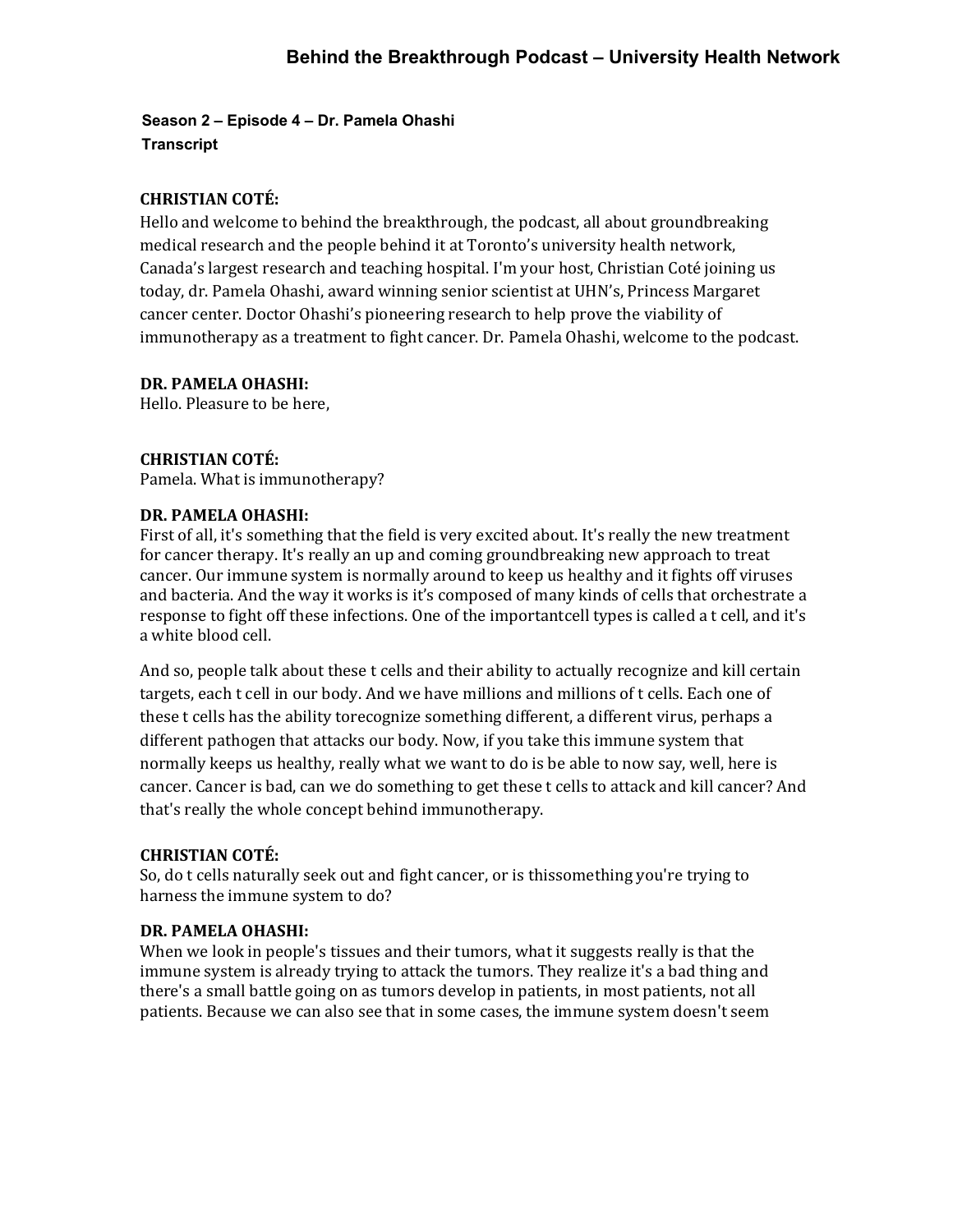To be activated or triggered to naturally attack cancer. This is somethingcalled immune surveillance, where we think the immune system is really surveying our body to see if there's danger problems, tumors and so on andso forth.

So, yes, there is evidence that within our bodies, the immune system can naturally get activated and that some of these t cells can actually kill the cancers. So, then you might think what's going on in the long term. Andreally the idea, the hypothesis that the field has, is that the immune system starts to kill the cancer. And after a while it gets tired or exhausted and it stops actually running and killing the cancer. That's onepossibility.

The other possibility is we as the field, the scientists, the clinicians believethat, yes, the immune system can attack the tumors. But what happens is that the tumor, because it's very genetically unstable, it actually figures out ways to avoid the immune system and it puts up all these barriers and it blocks the immune response. And in that way, that's how larger tumors develop.

# **CHRISTIAN COTÉ:**

Okay, so when you entered the field of research back in thelate 80s, what was known about t cells and the relationship to cancer in terms of being able to fight it off?

# **DR. PAMELA OHASHI:**

This field has a very interesting history because for the longest time, no one actually believed that the immune system could kill tumors. And so, if we go back historically there, there were people who speculated that the immune system would have the potential to kill tumors. But actually, there was very little evidence. I guess the field was swayed by inaccurate models and incorrect findings.

There were a few experiments that were done that suggested that the immune system could not kill cancer. Part of the reason why there was confusion in the field is that it was thought that the immune system is this wonderful system that has really been designed to only attack foreign things like pathogens that are invading our body or infecting us, and that the immune system was geared specifically not to attack ourselves.

And so, this whole concept that the immune system is geared to attack pathogens and not ourselves. Really does not encompass the idea that it would attack a tumor. So, of course, the tumor is ourselves. It's part of ourbody. It's our own tissue that's just gone wrong. And so conceptually, this was a problem for a lot of the immunologists, because why on earth then would the immune system want to turn around and attack our tumor, which is kind of like our own body. And so, this was really a conceptual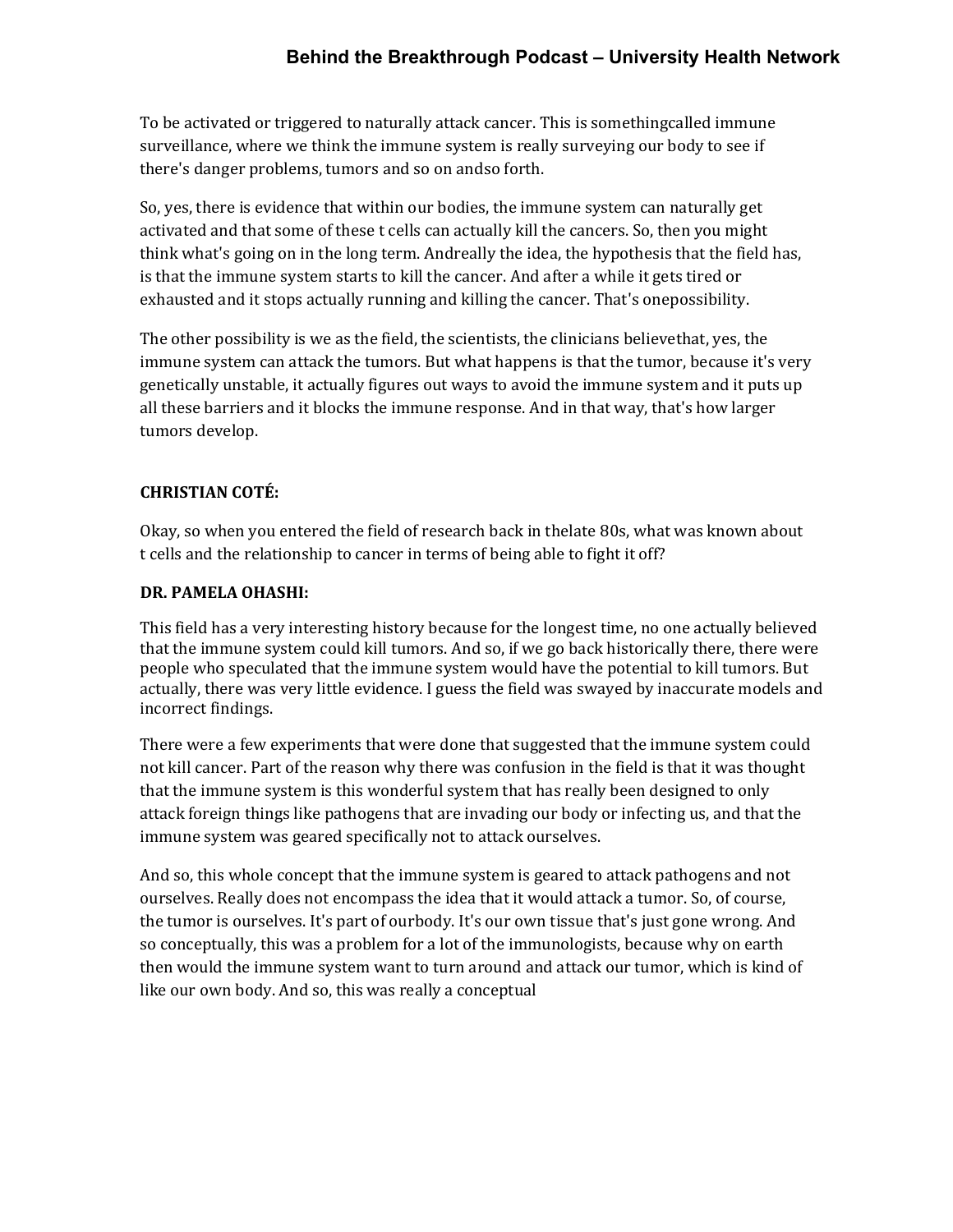Barrier for people to believe that we could, in fact, use the immune systemto attack cancer.

# **CHRISTIAN COTÉ:**

All right pam, so around this time, late 80s. You establishyour research lab at the Princess Margaret, what did you set out to do?

# **DR. PAMELA OHASHI:**

Here I'll step back a little bit because what i found during my post-doctoral training and so, this i actually worked in Zurich together with Rolf zinkernagel and Hans hengartner as a postdoctoral fellow.

And during that time, we did some experiments to ask the question, do t cells exist in our body that can actually recognize our tissues, or have they been eliminated and gone through this process called tolerance? So, the whole idea is, again, you don't want your t cells in your body to attackyourself. You want the t cells to attack something that's foreign, a viruses and so on. But during the early years of molecular biology in this field, we were able now to ask the question, what happens to t cells that could recognize our own tissues?

And what I did in Zurich and the findings that we had really had an impactin terms of how i think about immunotherapy. So, what we found in using mouse models is that there are t cells in a mouse's body that exist and are still there and can recognize tissues. And what this really meant to us was the field had thought, oh all these t cells that could recognize our own tissues, they were actually destroyed during the development of t cells so that the body is no longer able to recognize their own tissues. It'skind of like a default mechanism. If, if you take away all the t cells that can recognize your body, then all the ones that are left are going to be good ones to attack viruses and anything that's foreign and that will keep us healthy.

So, the field really thought, okay, that they thought it was this perfect system where all the bad t cells, the potentially harmful t cells in our body were eliminated and killed. What we showed in our experiments was,in fact, they're not eliminated. They just hang around and they're just waiting to do their job. They're waiting to see something that could be harmful, that perhaps looks like our pancreas, but they're just sitting there not, not doing anything, waiting to be activated.

# **CHRISTIAN COTÉ:**

So, was the challenge with the fact that you showed in Zurich that these t cells are waiting around? The unknown was whetherthen okay with those t cells attack cancer, which is our body?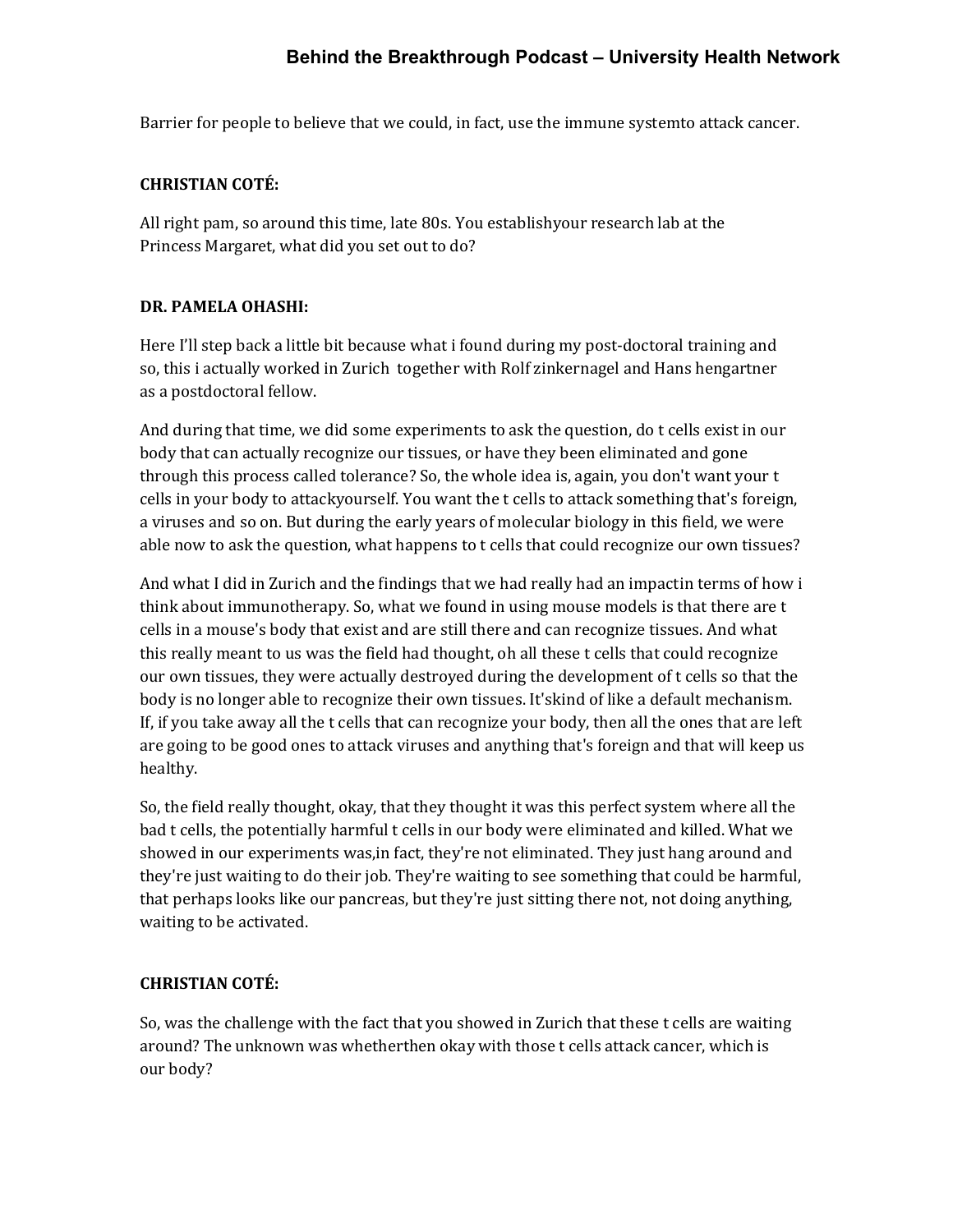# **DR. PAMELA OHASHI:**

Right, exactly. So, what we did in Zurich was we said, well, is there a way to activate these t cells to get them going because they're just sitting around waiting to do something. And we found that if we gave them a virus infection, the pancreas was designed to look like this virus. So, we come in with this virus, we activate these cells and they can go off and kill the islet cells. It was a very molecularly engineered system. It's called transgenic mice, where you can actually manipulate thegenes that are expressed within the mouse.

But the system actually allowed us to ask the question, what happens to the pancreas or islet specific t cells? And we showed they sit there in the body of the mouse. If we activate them properly, they can actually attack the islets and cause diabetes. So, this whole concept proved several things.One thing is that tissue specific t cells are present in our bodies.

And the second thing is if you activate them properly, if you stimulate them properly, then they can go off and do their job and kill a certain tissue. So that's what i did in my postdoctoral training. The next step forme was, okay, if there is tissue specific t cells in the body, that means that there will also be tumor specific t cells, because there's a lot of things that are shared because the tumor comes from our tissues.

# **CHRISTIAN COTÉ:**

I see. So, this is how we relate back to cancer.

# **DR. PAMELA OHASHI:**

Exactly. So then when i started in my lab at the Princess Margaret, the first thing i wanted to ask was my hypothesis was we have t cells in our body that can attack tissues can this actually be true for cancer. And that's one of the first models i set up here at the Princess Margaret.

And we went on to show that these t cells that initially could recognizeyour islet cells of the pancreas and cause diabetes. If i turn this into nowa tumor in the islet cells, the t cells could then attack them when we stimulated them properly. So that means in our body we have tissue specific t cells, when stimulated properly, can go off and kill the tumor cells. And that's one of the first things we showed in my lab.

# **CHRISTIAN COTÉ:**

Wow!

# **DR. PAMELA OHASHI:**

The second thing we showed in my lab actually was we said, well, if we give a stimulus to get these t cells going, we can get them to attack the tumors. What happens just naturally is there's this thing called immune surveillance that people speculated. So does the immune system naturally look around the body, look for danger, look for tumorsand get what we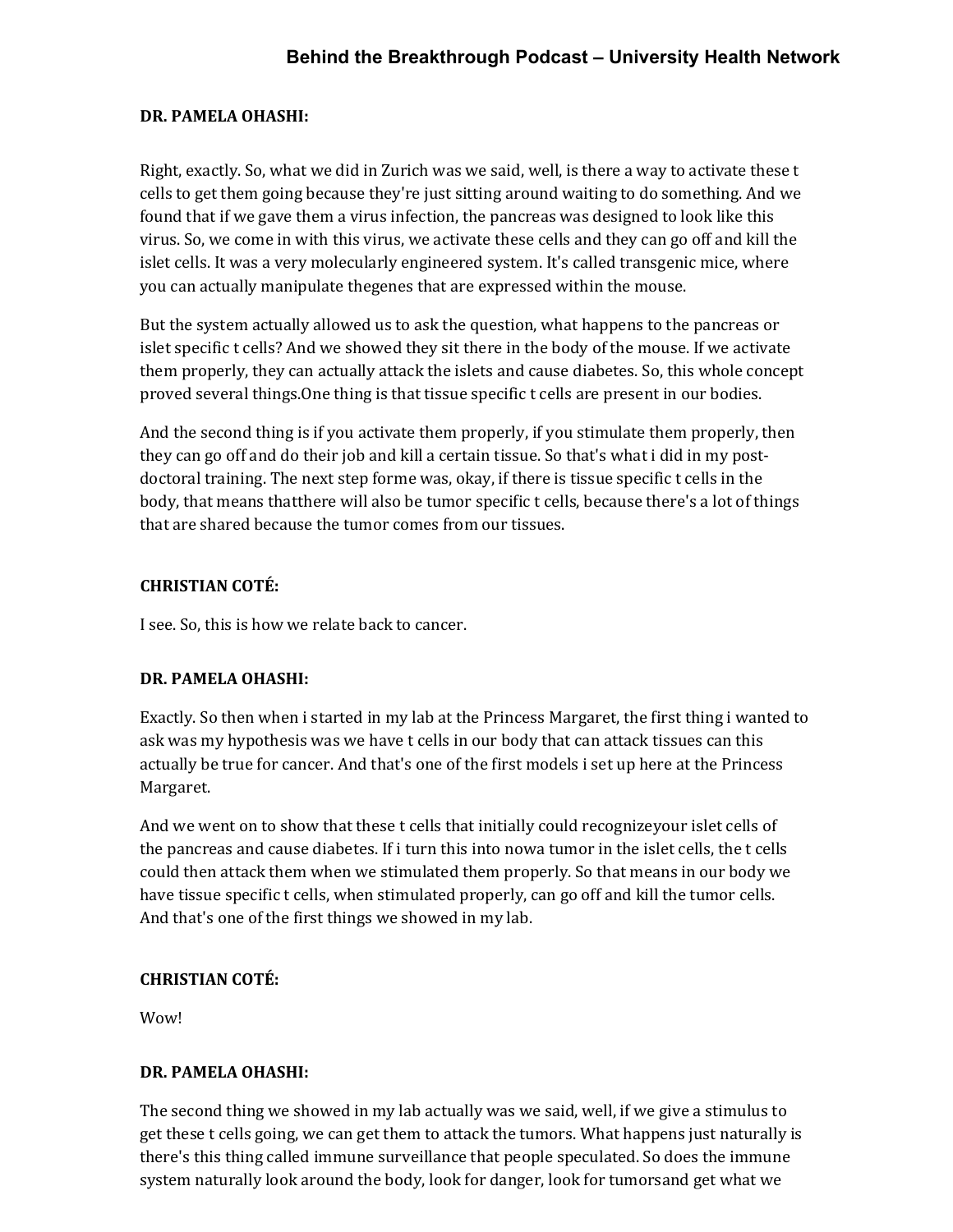call spontaneously activated to attack the tumor. And the answer is yes.

So that was a second paper that we published. That, yes, these so-called tissue specific cells, the ones that could recognize our tissues if you, if youchange the system a little bit and make that tissue now a tumor, those cells can be activated and can kill the tumor cells. And so, for me, this is really what drove me to believe that immunotherapy can work. I know that the t cells are there in the body. They just need to be activated.

# **CHRISTIAN COTÉ:**

So, these research findings show that there are t cell receptors that were hanging around that will attack cancer tumors inthe body or in animal models. How was this received when these findingswere published?

#### **DR. PAMELA OHASHI:**

So, at that time, several other key papers with different models and different approaches suggested that immunotherapy would work. So, this whole idea, again, that you have or we have or the mouse has t cells in our body that can kill tumors. This was shown by other groups as well all around the same time. So, there was a feeling in the field that, yes, this is now looking very possible. There's many indications from many different models where we do believe we can trigger t cells we can activate them to kill tumors.

So, i think for me, around 2001, 2002, there was sufficient evidence in the literature that this approach may work. Soon after that, Dr. Tak Mak had asked me, well, I'm establishing this new center. It's called the Campbell family institute for breast cancer research. If you came and joined us here,what would you want to do? And so, this is when i was all excited about our findings. I thought the next way forward, really for cancer therapy, i thought was immunotherapy. So, I said to Tak, okay, the first thing i would like to do is start us on a path towards cancer immunotherapy. And so that's what i did when i joined this institute. And this was, I think, 2003, 2004.

#### **CHRISTIAN COTÉ:**

So, what have you found pam is the best way to activate thet cells to become an effective therapy, to treat cancer, to fight cancer?

#### **DR. PAMELA OHASHI:**

That is a long answer. (laughing)

# **CHRISTIAN COTÉ:**

We've got the time.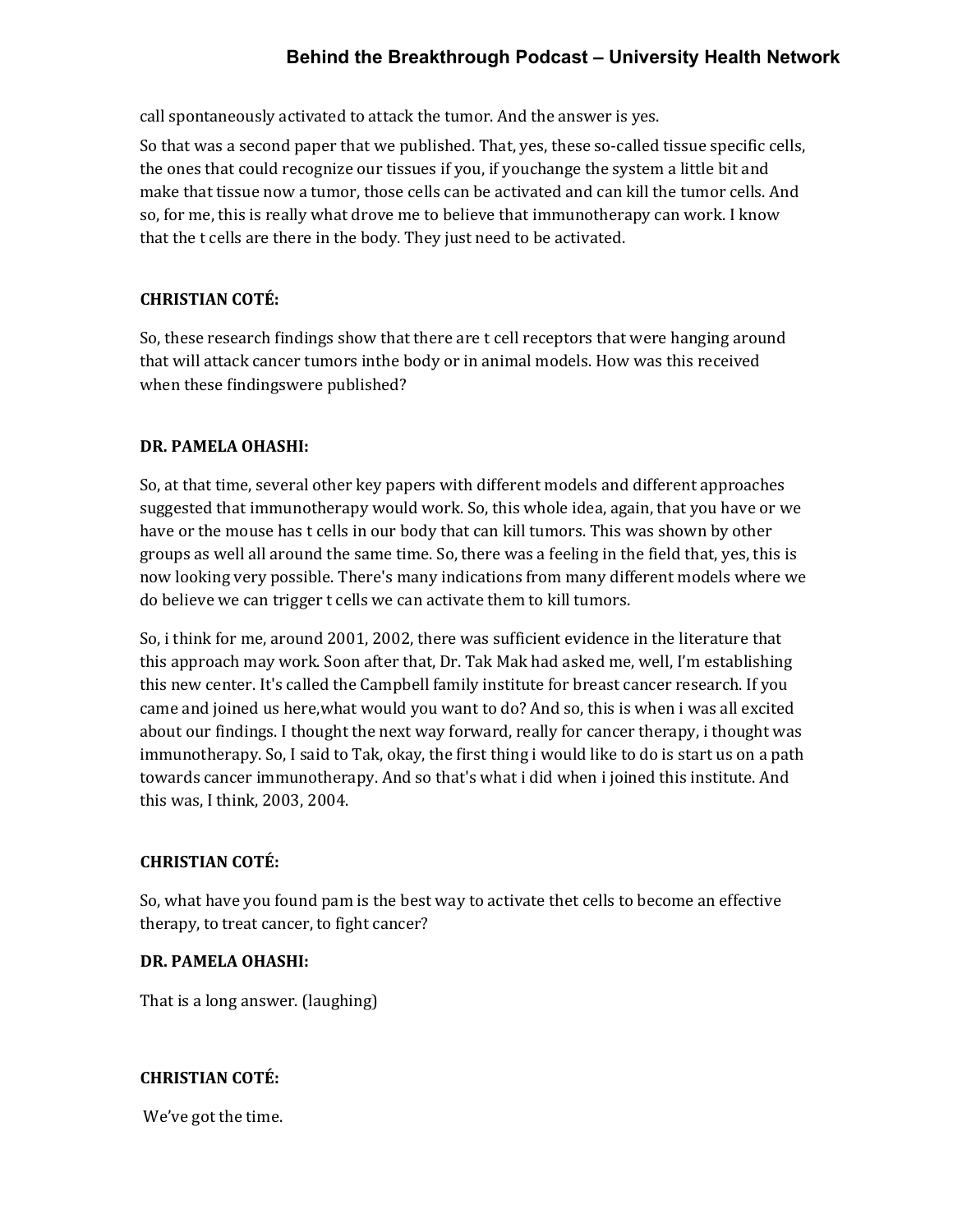## **DR. PAMELA OHASHI:**

So, I would still say things are ongoing. So, I will step back again a little bit and say the whole idea is what you're saying is we know that t cells can recognize and attack and kill tumor cells. And so that is the basis for immunotherapy. So, what's the best way to make theset cells? How do we get them going? How do we activate them? Where do weget them from? So, there's different therapies. One will be the vaccine approach. The other one is taking off the brakes of the immune system so

That it's just unleashed and it's just gets activated and it goes and kills the cancer.

The other approach is really more of a designer approach where there are various strategies to engineer t cells that can kill tumors. We're involvedin many clinical trials and some of those trials were evaluating what are the best approaches, what are the best combination approaches? So, the answer to your question is that there's very, very many different ways to try to get the t cells going. And i think that's something that the field is going to be challenged with for the next 10 years or so. And that's going tobring the next breakthrough to understand how we can put those things together.

# **CHRISTIAN COTÉ:**

In your program, is there one specific approach that youtake in terms of activating the t cells in a successful way?

#### **DR. PAMELA OHASHI:**

So, in our program and i would say specifically in my lab right now, I'm pretty much answering for the kinds of projects we do in thelab.

Different people in the lab are doing their PhDs are doing their postdocs asking questions. What are the best ways that we can really optimize the activity of the immune system? And sometimes we're exploring different ways, like blocking other molecules in the t cell, blocking that function to improve t cell activity, blocking other inhibitory cells, understandingwhere these inhibitory cells come from, how can we block them such that we can make the immune response to the tumor better?

So, there's, there's all these different barriers that are inhibiting the immune response. And there's going to be very many different ways to stopthe barriers and improve antitumor immunity.

#### **CHRISTIAN COTÉ:**

As a treatment, immunotherapy has certainly come on in the last, say, 15, 20 years. Can you give us a sense of the impact it's had on cancer treatment for patients?

#### **DR. PAMELA OHASHI:**

Yes, I think that's really part of the exciting thing in this field right now. So, I would say back in 2010, 2012, most people thoughtthe cancers that were going to be good for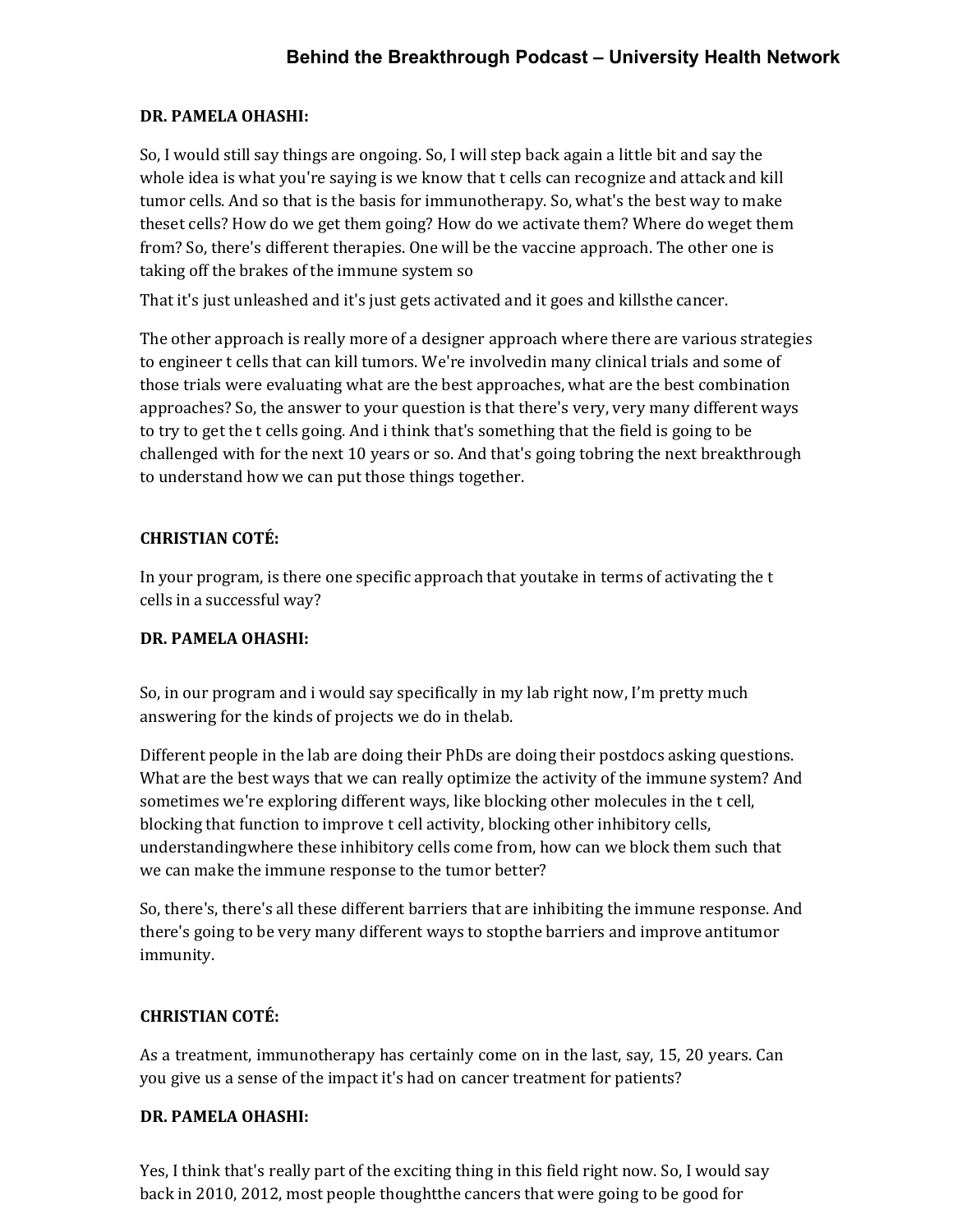immunotherapy was melanomaand maybe kidney cancer.

And so, when they first started doing clinical trials, testing these new drugs that could block inhibitory signals, the field was really thrilled tosee that lung cancer was one of the types of cancer that was responding to immunotherapy. And this was not predicted at all. So, at that moment, really, the field realized that immunotherapy had this huge potential of having impact in many, many different types of cancers, and that's reallywhat caused so much excitement and paradigm shifting, really.

So, in melanoma, approximately 30 to 40 percent of the patients will respond to this type of therapy, which is really, I think, tremendously exciting. What it says is that the body already has your t cells going and trying to attack the tumor, and you just have to block the stop signal andyou make this whole system work much better. So, it's already going you just have to push it a little bit more. And they're seeing responses in 30 to 40 percent of the patients. Other cancers, they're seeing responses at 80 to 90 percent levels.

Other ones such as head and neck. It's the cancer that doesn't respond well to many types of therapies. They're very excited because even 15 to 20percent of those patients are responding to immunotherapy. It's giving them a different avenue for treatment. So, depending on the cancer, there's different ranges of responses from the patients.

## **CHRISTIAN COTÉ:**

Is there a downside at all to immunotherapy? I, imagine that you don't want these t cells shutting down or affecting your immunesystem, correct?

#### **DR. PAMELA OHASHI:**

Right. So that gets to the balance that i was speaking about before, this whole concept about autoimmunity. You don't want t cells in the body attacking your own tissue by unleashing the immune response. Sometimes you're getting these so-called what I've been calling tissue specific t cells, so, you get them going and as a consequence, you havean attack on your own tissue and this causes an autoimmune response. And so. There are side effects such as diarrhea and thyroiditis. So other indications that our t cells are attacking normal tissues in the body and that would be a consequence of using these types of approaches.

#### **CHRISTIAN COTÉ:**

I imagine a big question for you is why the therapy doesn'twork on a lot of patients?

#### **DR. PAMELA OHASHI:**

Yes, of course, the field is very excited that, for example, in melanoma, 30 to 40 percent of the patients respond. But at the same time, it's a big mystery what's wrong with the other 60 percent? And we would love to be able to get those patients to respond. And the whole idea behind that is really what a lot of my lab is doing, because that bringsus back to basic science research. We need to understand why those patients aren't responding. There's a lot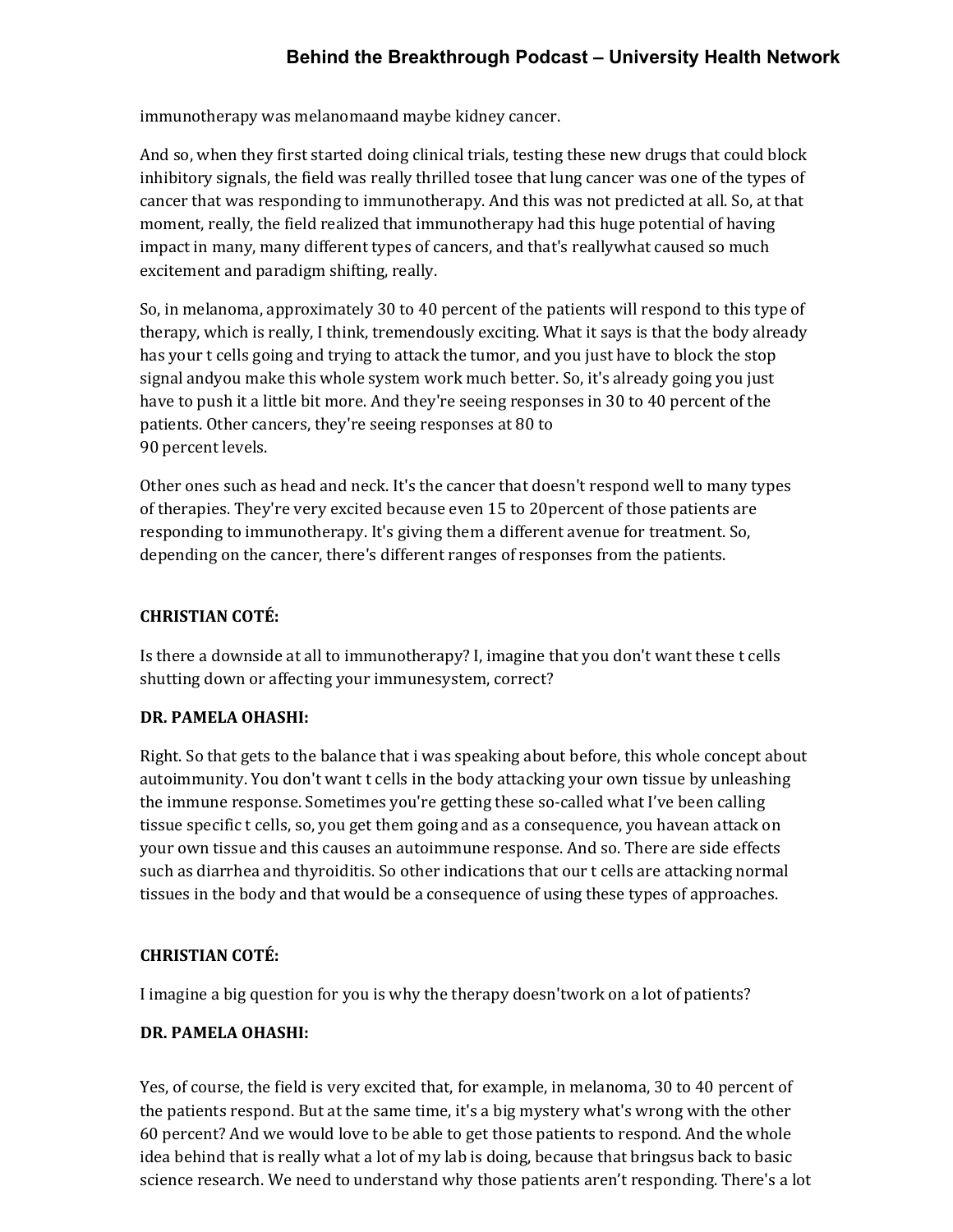of ways we can speculate how that might happen in mouse models, but it's also very advantageous to really look in clinical samples as well. And that's what many labs are doing.

## **CHRISTIAN COTÉ:**

So where do you go next with your research?

## **DR. PAMELA OHASHI:**

I think the major barriers going forward are twofold. One is really to understand why these patients are not responding. And sothat means understanding the inhibitory mechanisms that are in place. And there's many, many, many I would say there's at least 10 that we need to understand. And when we understand these mechanisms that are restricting the full potential of the immune response. When we understand and dissect really what's underneath that whole inhibitory pathway, we could then identify target molecules to develop new drugs and block these inhibitory mechanisms. So, I can envision in the future immunotherapy would look like let's activate the t cells, get them going, but also let's block the inhibitory pathways. And together, those approaches will really take therapy to the next level.

The second thing is really, can we understand which type of patient that will respond well to immunotherapy? And right now we don't have anything, what we would call a biomarker, a marker, a feature of these patients that we can actually track and explore and ask the question, if apatient has this biomarker or this feature, are they more suited for immunotherapy? And what does this marker look like? And although the field has tried to identify what that looks like, they really don't know right now.

# **CHRISTIAN COTÉ:**

You're listening to behind the breakthrough, the podcast,all about groundbreaking medical research and the people behind it at Toronto's university health network, Canada's largest research and teaching hospital. I'm your host, Christian Coté. We're speaking with Dr. Pamela Ohashi, award-winning scientist at the Princess Margaret Cancer Center and a pioneer in the research of immunotherapy, proving it is a viable treatment for cancer. Doctor Ohashi's work is supported in part by the Princess Margaret Cancer Foundation.

Now, pam, you're Toronto born and raised and I understand one of your prime motivators to do this research is connected to your grandmother.Would you mind telling us the story behind that?

#### **DR. PAMELA OHASHI:**

I was probably about 10 years old and unfortunately, asmany people do, she was diagnosed with cancer. What was shocking to me at the time really was there was no options the way her cancer and of course, I was young at the time. So, I really don't know what kind of cancer she had. But apparently surgery was not an option. And I really thought that was just shocking to me. Like, how can people have a. Disease and there's no options for treatment,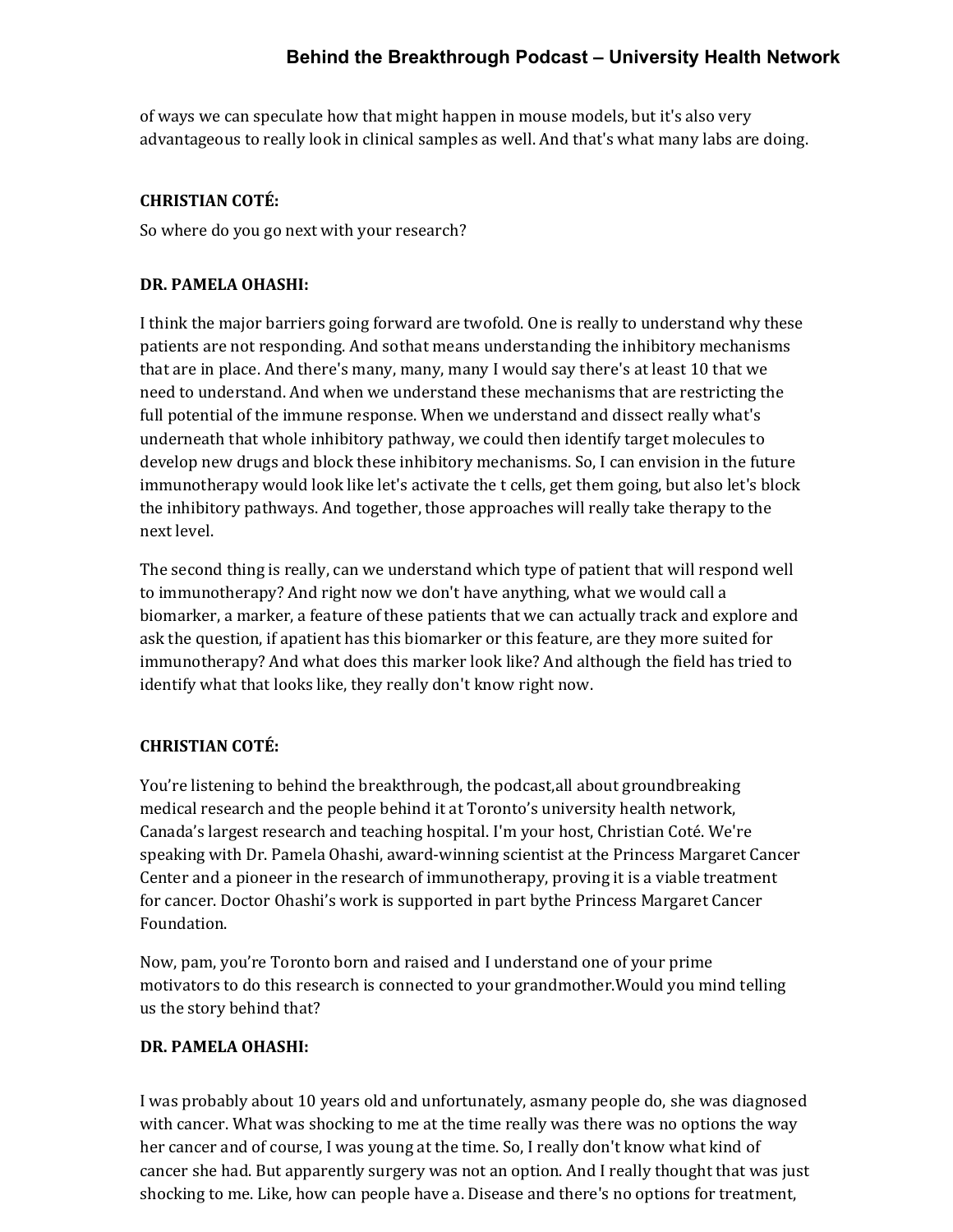and so that really struck me as something that we need in this world and really I was inspired to really try and figure out if there's ways to bring new therapies to cancer treatment.

## **CHRISTIAN COTÉ:**

Do you have a sense of what it is internally that youconnect with in the world of medical research?

## **DR. PAMELA OHASHI:**

in terms of my science career and how I move forward in this path, realizing that there were limited treatments, I thought biology,of course, was the way to go, because cancer at that time, actually they really didn't understand how cancer came about. The whole idea about oncogenes and those, I think what we would consider main concepts were not discovered at that time. So, my path led me along the biology stream.

And then I was very fortunate just to, to run into people that really gaveme the options that brought me to immunotherapy and that I would like to highlight two people. One is Dr. Jim Friesen, who gave me my first job as asummer student who made me realize recombinant dna technology was a fascinating area all the way to Tak Mak, who really, when he discovered the t cell receptor, said, you should come to my lab and learn about or let's figure out some of the immunology. And I think those were really thekey events that really got me down this path of thinking about the immune system, how we can use that to fight cancer.

# **CHRISTIAN COTÉ:**

What's your approach today to mentorship?

#### **DR. PAMELA OHASHI:**

I think what I try to do is I look back on how my scientific path was, how I bumped into and was very fortunate in being thrown in the right direction, so to speak. And so, i try to create that same environment for a lot of my trainees. Some of the things I appreciatedas a trainee was I was given a lot of freedom to explore my ideas, to bring in new ideas, and I try to also make sure that the people in my lab have that same freedom.

And I think many of them really can show their talents and their expertiseand their ideas and their creativity really by following their own thoughts. And, you know, I don't want to hinder that, that kind of process. I think everybody's creativity is their strength. And so, I try to make sure that everybody can shine in that way. And I tell my lab, we're living history, we're making history. We are going to be defining the new therapies for cancer going forward. So, let's just have fun and, you know, work hard and move this field forward.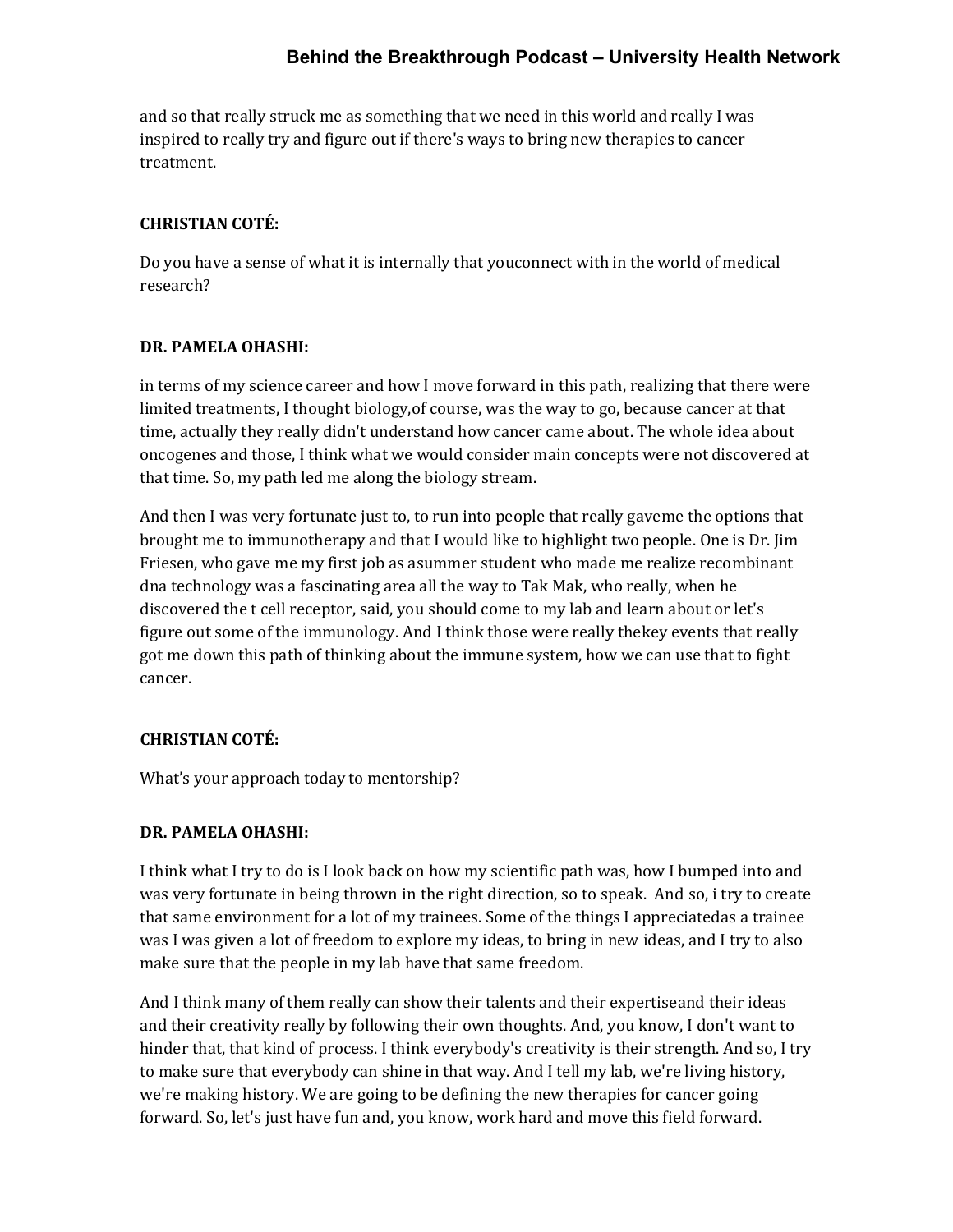## **CHRISTIAN COTÉ:**

For young people just entering their careers or thinking ofentering this field of research. What's your advice to them?

### **DR. PAMELA OHASHI:**

It's fun, but a lot of work. (laughing) So, i think, one thing i really like about this field is it allows you to explore and go into whatever direction your interests lie. It's a wonderful opportunity to really explore your interests and have an impact in what you believe in. The downside, of course, it's not always thatrosy. The downside is people have to realize that there are so many hurdles. There are way more hurdles than successes. I would say for every,one success, you'll have 10 hurdles or 10 barriers or 10 problems-

## **CHRISTIAN COTÉ:**

Or failures.

## **DR. PAMELA OHASHI:**

Yes.

# **CHRISTIAN COTÉ:**

I'm curious what you think of the patients who decide tobecome subjects in your trials?

# **DR. PAMELA OHASHI:**

Oh, I think they're heroes. It's really wonderful. The first patient who was part of one of our trials, I made sure I reached out to him. We texted a lot and i understood his feelings, his thoughts as whathe was going through, through a lot of these treatments. And really, they are, they're heroes.

# **CHRISTIAN COTÉ:**

You see then the urgent need for cancer patients to get better treatments and better outcomes. And this comes up against the daily grind and the time it takes for research. How do you reconcile this push and pull of the world you work in?

#### **DR. PAMELA OHASHI:**

The urgency is unbelievable. I get so many emails saying,oh, my mom, my brother, my sister, my uncle, they have cancer. Can you do something? And so many people reach out and really get the sense of urgency just because the way the world is, it's, it's fairly easy to email andreach out to people. And so, to me, that's an important message that i get from strangers all over the world.

But at the same time, the unfortunate thing is that science is actually quite slow. And to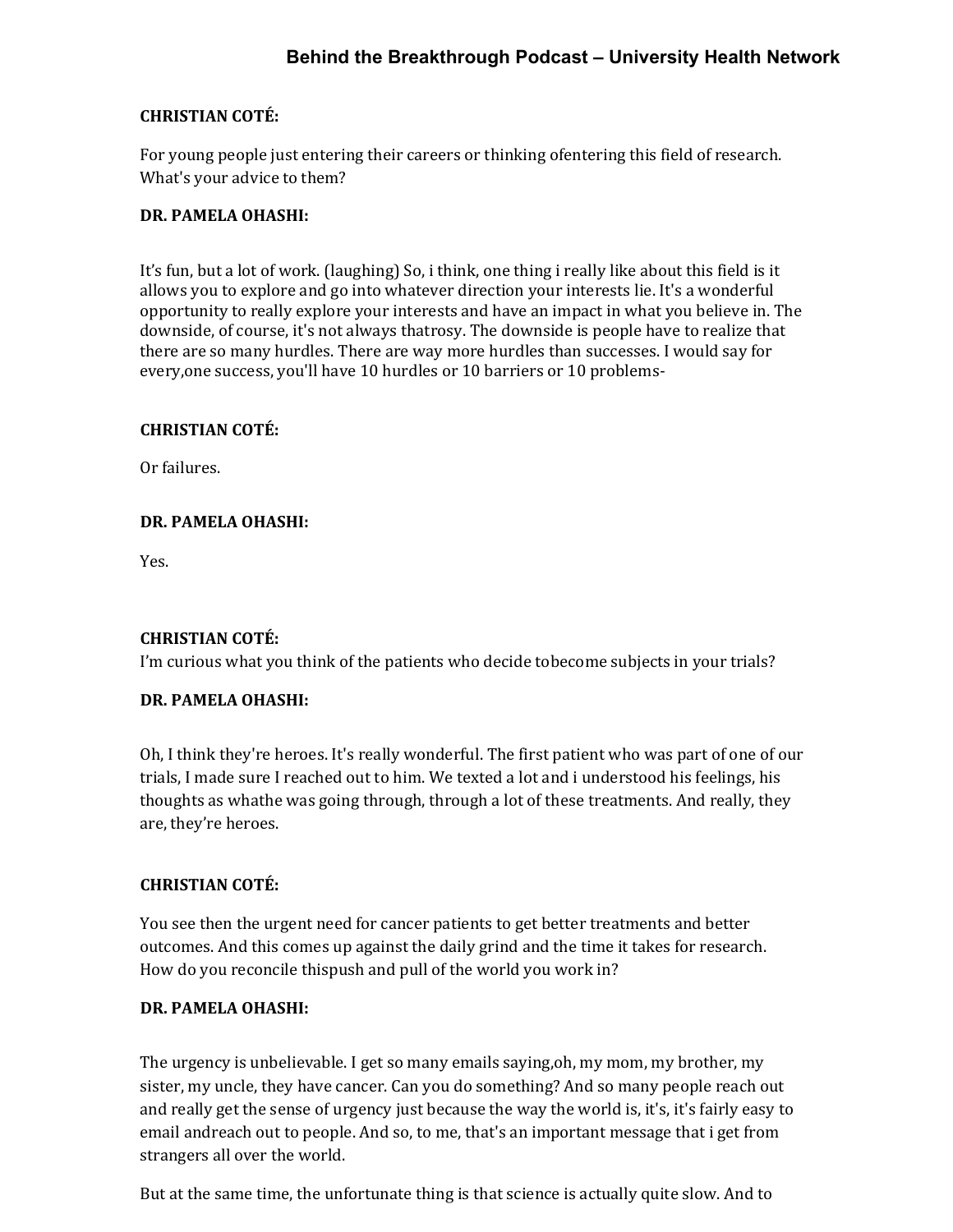make groundbreaking research in a way that is solid and meaningful and sound really takes quite some time. And so, yes, i feel that struggle, the pull and push, we work as hard as we can. We're so grateful for our granting agencies, for the foundation. Without all of that, we would not be able to move forward as fast as we can. But i think everyone is on board and always trying to move this field forward as fastas possible. Because there is that urgency.

#### **CHRISTIAN COTÉ:**

What makes you believe you can improve things?

# **DR. PAMELA OHASHI:**

What really motivates me is if well, I maybe I'm saying I'm old, but if I see how far the field has come, it's really, truly amazing.

I think there's so much potential and having these ideas and following them through and seeing that they're successful and seeing that there ispatient impact, I think i don't need any more motivation. And I, I know perhaps not me, but as a field, there's going to be a day where we can curecancer.

# **CHRISTIAN COTÉ:**

I read where immunotherapy was considered a part of themedical wilderness for a long time. And you've called yourself I quote unquote, "die hard." What's kept you at this for the past 25, 30 years?

# **DR. PAMELA OHASHI:**

One of the secrets of science, i think, is make sure you are studying a good model that is telling you the truth about whatever question you're asking. And so over time, since 1991, when we published this model and our studies in Zurich. I've built upon that model, and I always do checks and balances. I say, is what we're learning from this model actually true? Has it been validated by real life situations, by clinical samples, by human disease? And I do this checks and balances all along.

And I realize that the things that we are learning from our mouse models are actually coming true and being predicted and happen in real life human situations. And with this knowledge, I guess I build up inside me a picture of how I think diseases work and how I think the immune response works. When I see this picture and I see that it's really happening, I, I'm veryconfident that things will fall into place and that we're on the right path.

# **CHRISTIAN COTÉ:**

What would your grandma think of what you've been doingfor the past 25, 30 years?